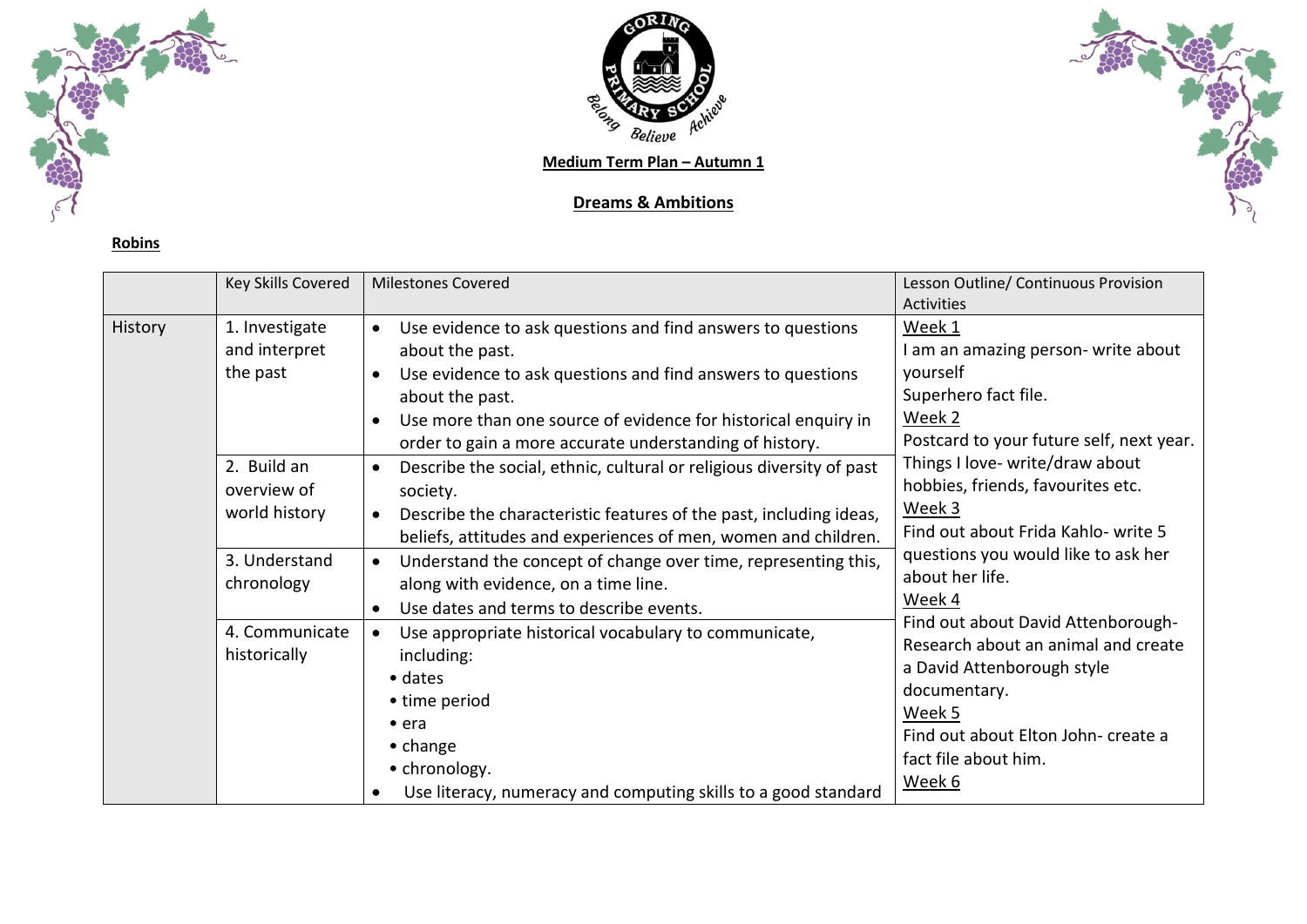|              |                               | in order to communicate information about the past.                                                                                                                                                                                                                                                                                                                                                                                                                                                                                                                                                                                                                                                                                          | Find out about Katherine Johnson-<br>create a poster about her.                                                                                                                                                                                                                                                                                                                                                                                                                                                                            |
|--------------|-------------------------------|----------------------------------------------------------------------------------------------------------------------------------------------------------------------------------------------------------------------------------------------------------------------------------------------------------------------------------------------------------------------------------------------------------------------------------------------------------------------------------------------------------------------------------------------------------------------------------------------------------------------------------------------------------------------------------------------------------------------------------------------|--------------------------------------------------------------------------------------------------------------------------------------------------------------------------------------------------------------------------------------------------------------------------------------------------------------------------------------------------------------------------------------------------------------------------------------------------------------------------------------------------------------------------------------------|
| Geography    | Investigate<br>1.<br>places   | Use maps, atlases, globes and digital/computer mapping to<br>$\bullet$<br>locate countries and describe features.                                                                                                                                                                                                                                                                                                                                                                                                                                                                                                                                                                                                                            | Lesson 3-6 Find where the influential<br>people are from and place on a world<br>map. Compare to where we live.                                                                                                                                                                                                                                                                                                                                                                                                                            |
|              | Investigate<br>2.<br>patterns | Describe geographical similarities and differences between<br>countries.                                                                                                                                                                                                                                                                                                                                                                                                                                                                                                                                                                                                                                                                     | Discuss similarities and differences.                                                                                                                                                                                                                                                                                                                                                                                                                                                                                                      |
| Art & Design | 1. Develop<br>ideas           | Develop ideas from starting points throughout the curriculum.<br>$\bullet$<br>Collect information, sketches and resources.<br>$\bullet$<br>Adapt and refine ideas as they progress.<br>$\bullet$<br>Explore ideas in a variety of ways.<br>Comment on artworks using visual language.                                                                                                                                                                                                                                                                                                                                                                                                                                                        | Week 1<br>I am a Superhero. Design a superhero<br>outfit and add a photo of your face to<br>personalise. Make a whole class<br>display.                                                                                                                                                                                                                                                                                                                                                                                                    |
|              | 2. Master<br>techniques       | Paint<br>• Use a number of brush techniques using thick and thin brushes<br>to produce shapes, textures, patterns and lines.<br>Mix colours effectively.<br>$\bullet$<br>Use watercolour paint to produce washes for backgrounds<br>then add detail.<br>Experiment with creating mood with colour.<br>Collage<br>Select and arrange materials for a striking effect.<br>Ensure work is precise.<br>$\bullet$<br>Use coiling, overlapping, tessellation, mosaic and montage.<br><b>Drawing</b><br>• Use different hardnesses of pencils to show line, tone and<br>texture.<br>• Annotate sketches to explain and elaborate ideas.<br>Sketch lightly (no need to use a rubber to correct mistakes).<br>• Use shading to show light and shadow. | Week 2<br>Self-portraits- use line, tone and<br>different sketching effects to create a<br>self-portrait. Colour each portrait in<br>different shades of rainbow colours<br>(different colour per portrait) to<br>create a whole class rainbow mural.<br>Week 3<br>Create a Frida Kahlo inspired portrait<br>collage.<br>Week 4<br>Endangered animal art. Draw the<br>other half of the animal portrait. Use<br>different lines and tones to show the<br>texture of the fur or skin.<br>Week 5<br>Design a 70s style pattern ie paisley or |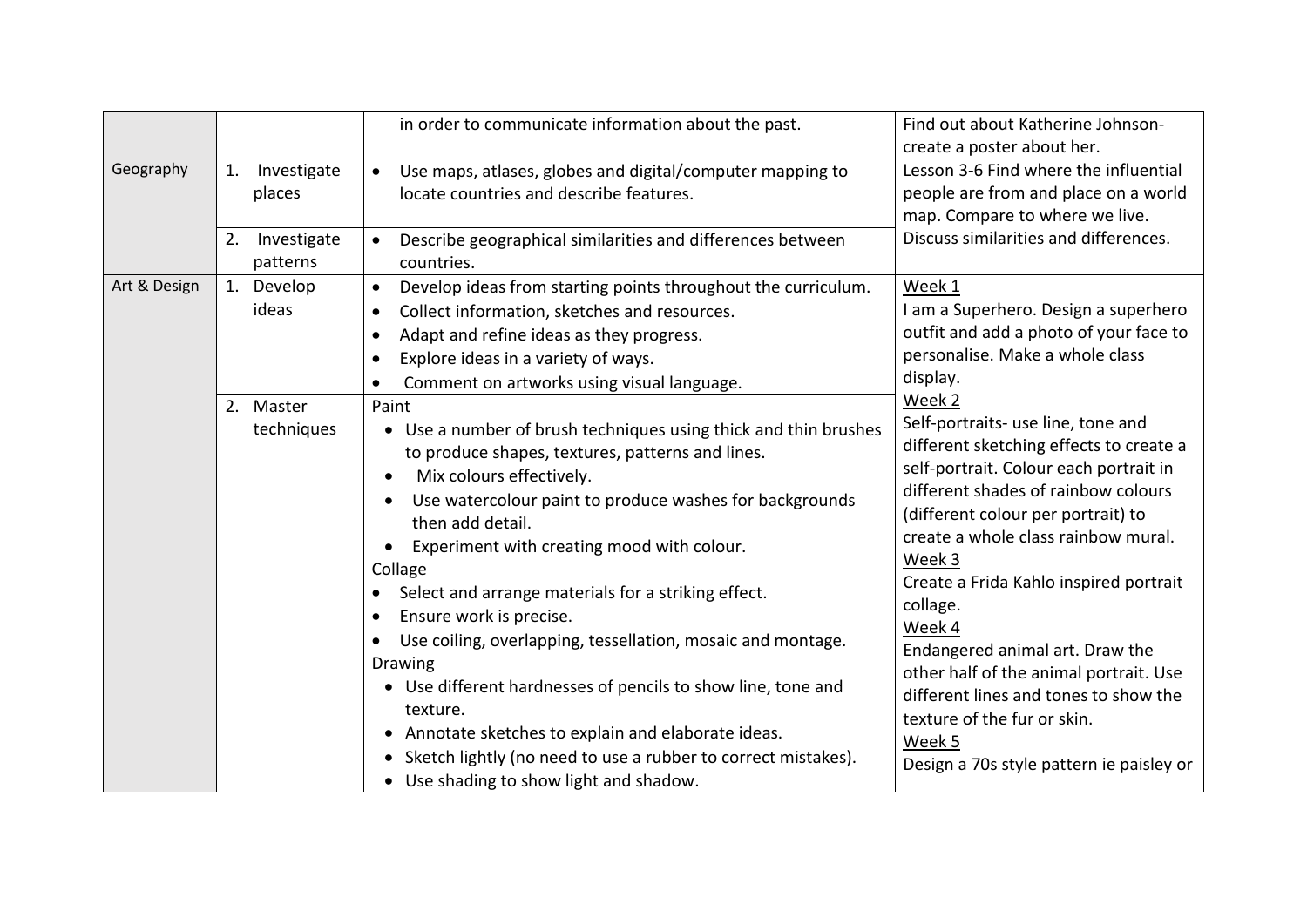|                        | 3. Take<br>inspiration<br>from the<br>greats                                                                       | • Use hatching and cross hatching to show tone and texture.<br>Print<br>Use layers of two or more colours.<br>$\bullet$<br>Replicate patterns observed in natural or built environments.<br>$\bullet$<br>Make precise repeating patterns.<br>$\bullet$<br>Replicate some of the techniques used by notable artists,<br>$\bullet$<br>artisans and designers.<br>Create original pieces that are influenced by studies of others.<br>$\bullet$                                                                                                 | large flowers and print using Presprint<br>and bright colours. Design glasses for<br>Elton John to wear.<br>Week 6<br>Draw a planet and outline it with<br>black glue (black acrylic paint and<br>PVA). Add watercolours to the picture<br>when the glue is dry. Display the<br>planets together and add colourful<br>rockets. |
|------------------------|--------------------------------------------------------------------------------------------------------------------|----------------------------------------------------------------------------------------------------------------------------------------------------------------------------------------------------------------------------------------------------------------------------------------------------------------------------------------------------------------------------------------------------------------------------------------------------------------------------------------------------------------------------------------------|--------------------------------------------------------------------------------------------------------------------------------------------------------------------------------------------------------------------------------------------------------------------------------------------------------------------------------|
| Design &<br>Technology | 1. Master<br>practical<br>skills                                                                                   | Cut materials accurately and safely by selecting appropriate<br>$\bullet$<br>tools.<br>Measure and mark out to the nearest millimetre.<br>$\bullet$<br>Apply appropriate cutting and shaping techniques that include<br>$\bullet$<br>cuts within the perimeter of the material (such as slots or cut<br>outs).<br>Select appropriate joining techniques.<br>$\bullet$<br>Choose suitable techniques to construct products or to repair<br>$\bullet$<br>items.<br>Strengthen materials using suitable techniques.<br>$\bullet$                | Plan, design and make a photo frame<br>as a present for someone. Use cutting,<br>measuring, joining and decorating<br>techniques. (4/5 lessons/hours)                                                                                                                                                                          |
|                        | 2. Design,<br>make,<br>evaluate and<br>improve.<br>3. Take<br>inspiration<br>from design<br>throughout<br>history. | Design with purpose by identifying opportunities to design.<br>$\bullet$<br>Make products by working efficiently (such as by carefully<br>$\bullet$<br>selecting materials).<br>Refine work and techniques as work progresses, continually<br>$\bullet$<br>evaluating the product design.<br>Identify some of the great designers in all of the areas of study<br>$\bullet$<br>(including pioneers in horticultural techniques) to generate<br>ideas for designs.<br>Improve upon existing designs, giving reasons for choices.<br>$\bullet$ |                                                                                                                                                                                                                                                                                                                                |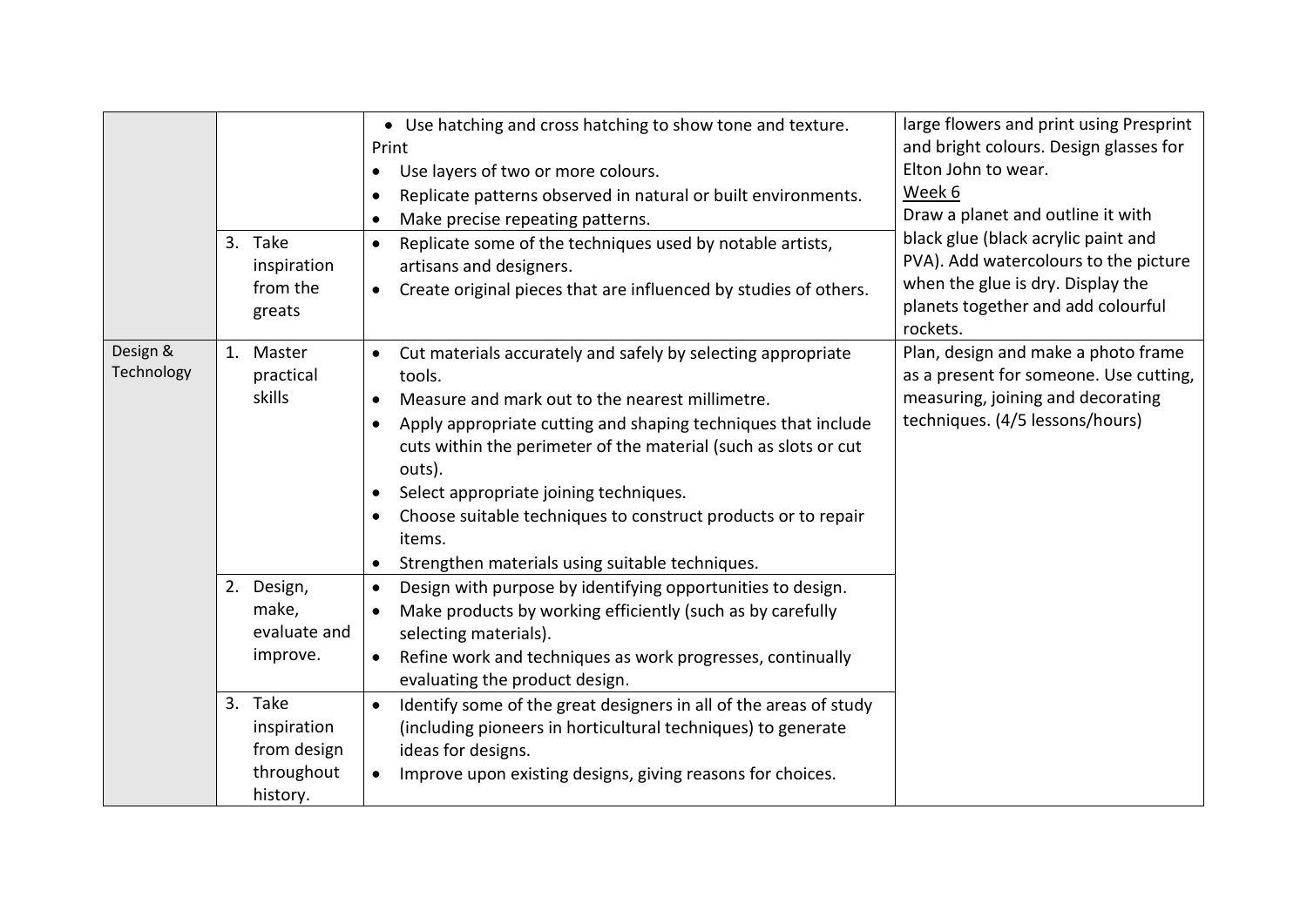| Enrichment    |  |  |  |
|---------------|--|--|--|
| Opportunities |  |  |  |
|               |  |  |  |

|         | <b>Key Skills</b>   | <b>Milestones Covered</b>                                  | Lesson Outline                                      |
|---------|---------------------|------------------------------------------------------------|-----------------------------------------------------|
| Science | 1. Work             | • Asking relevant questions and using different types of   | <b>Light and Shadows</b>                            |
|         | scientifically      | scientific enquiries to answer them.                       | Week 1                                              |
|         |                     | • Gathering, recording, classifying and presenting data in | Explore the difference between a light source and a |
|         |                     | a variety of ways to help in answering questions.          | reflector.                                          |
|         |                     | • Identifying differences, similarities or changes related | Week 2                                              |
|         |                     | to simple scientific ideas and processes.                  | Observe how shadows are formed and changed by       |
|         |                     | • Making systematic and careful observations and,          | the sun and different objects.                      |
|         |                     | where appropriate, taking accurate measurements using      | Week 3                                              |
|         |                     | standard units, using a range of equipment.                | Investigate how to make a shadow larger or          |
|         |                     | • Recording findings using simple scientific language,     | smaller.                                            |
|         |                     | drawings, labelled diagrams, keys, bar charts, and tables. | Week 4                                              |
|         |                     | • Reporting on findings from enquiries, including oral     | Observe the different shadows made by opaque,       |
|         |                     | and written explanations, displays or presentations of     | translucent and transparent objects.                |
|         |                     | results and conclusions.                                   | Week 5                                              |
|         |                     | • Setting up simple practical enquiries, comparative and   | Make a shadow puppet to help demonstrate learnt     |
|         |                     | fair tests.                                                | facts about shadow sizes.                           |
|         |                     | • Using results to draw simple conclusions, make           | Week 6                                              |
|         |                     | predictions for new values, suggest improvements and       | Recap knowledge learnt during topic.                |
|         |                     | raise further questions.                                   |                                                     |
|         |                     | • Using straightforward scientific evidence to answer      |                                                     |
|         |                     | questions or to support their findings.                    |                                                     |
|         | 2.<br>Investigating | • Recognise that they need light in order to see things    |                                                     |
|         | materials           | and that dark is the absence of light.                     |                                                     |
|         |                     | . Notice that light is reflected from surfaces.            |                                                     |
|         |                     | • Recognise that shadows are formed when the light         |                                                     |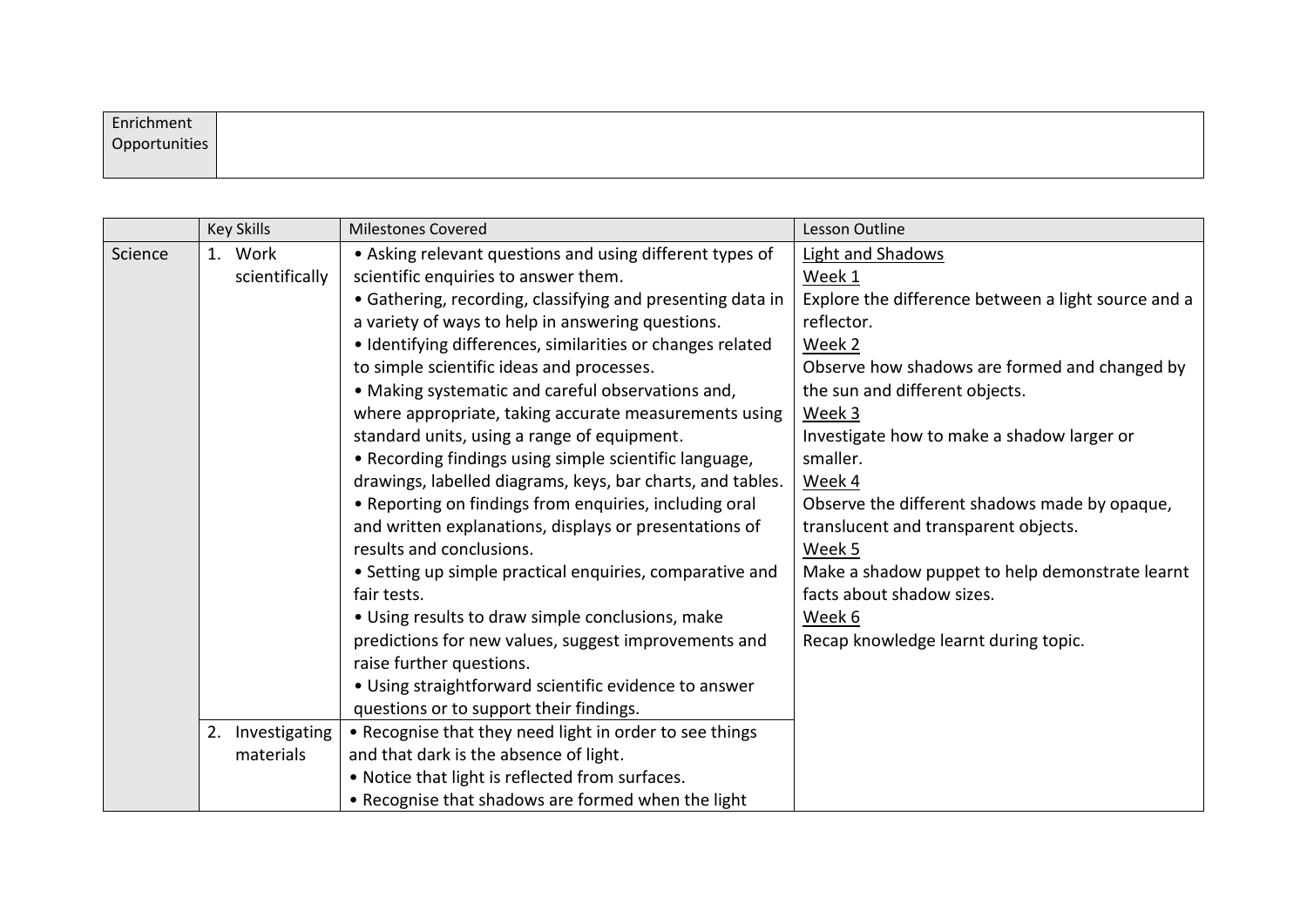|           |                                                                                              | from a light source is blocked by a solid object.<br>• Recognise that light from the sun can be dangerous and<br>that there are ways to protect their eyes.<br>• Find patterns in the way that the size of shadows<br>change.                                                                  |                                                                                                                                                                       |
|-----------|----------------------------------------------------------------------------------------------|------------------------------------------------------------------------------------------------------------------------------------------------------------------------------------------------------------------------------------------------------------------------------------------------|-----------------------------------------------------------------------------------------------------------------------------------------------------------------------|
| <b>RE</b> | 1. Understand<br>beliefs and<br>teachings<br>2. Understand<br>practices<br>and<br>lifestyles | Present the key teachings and beliefs of a religion.<br>$\bullet$<br>Refer to religious figures and holy books to<br>$\bullet$<br>explain answers.<br>Identify religious artefacts and explain how and<br>$\bullet$<br>why they are used.<br>Describe religious buildings and explain how they | What is it like to follow God?<br>Week 1<br>Why do Christians and Jews still read the story of<br>Noah today?<br>Week 2<br>Why did God choose Noah?<br>Week 3         |
|           | 3. Understand<br>how beliefs<br>are<br>conveyed                                              | are used.<br>Identify religious symbolism in literature and the<br>$\bullet$<br>arts.                                                                                                                                                                                                          | What agreements do people make and what are<br>the consequences of breaking these agreements?<br>Week 4<br>What promises are made in a Christian wedding<br>ceremony? |
|           | 4. Reflect                                                                                   | Show an understanding that personal experiences<br>$\bullet$<br>and feelings influence attitudes and actions.<br>Give some reasons why religious figures may have<br>$\bullet$<br>acted as they did.<br>Ask questions that have no universally agreed<br>$\bullet$<br>answers                  | Week 5<br>Why did Abraham follow God's commands?<br>Week 6<br>Abraham and Sarah, what was it like to follow God?                                                      |
|           | 5. Understand<br>values                                                                      | Explain how beliefs about right and wrong affect<br>$\bullet$<br>people's behaviour.<br>Describe how some of the values held by<br>$\bullet$<br>communities or individuals affect behaviour and<br>actions.<br>Discuss and give opinions on stories involving<br>$\bullet$<br>moral dilemmas.  |                                                                                                                                                                       |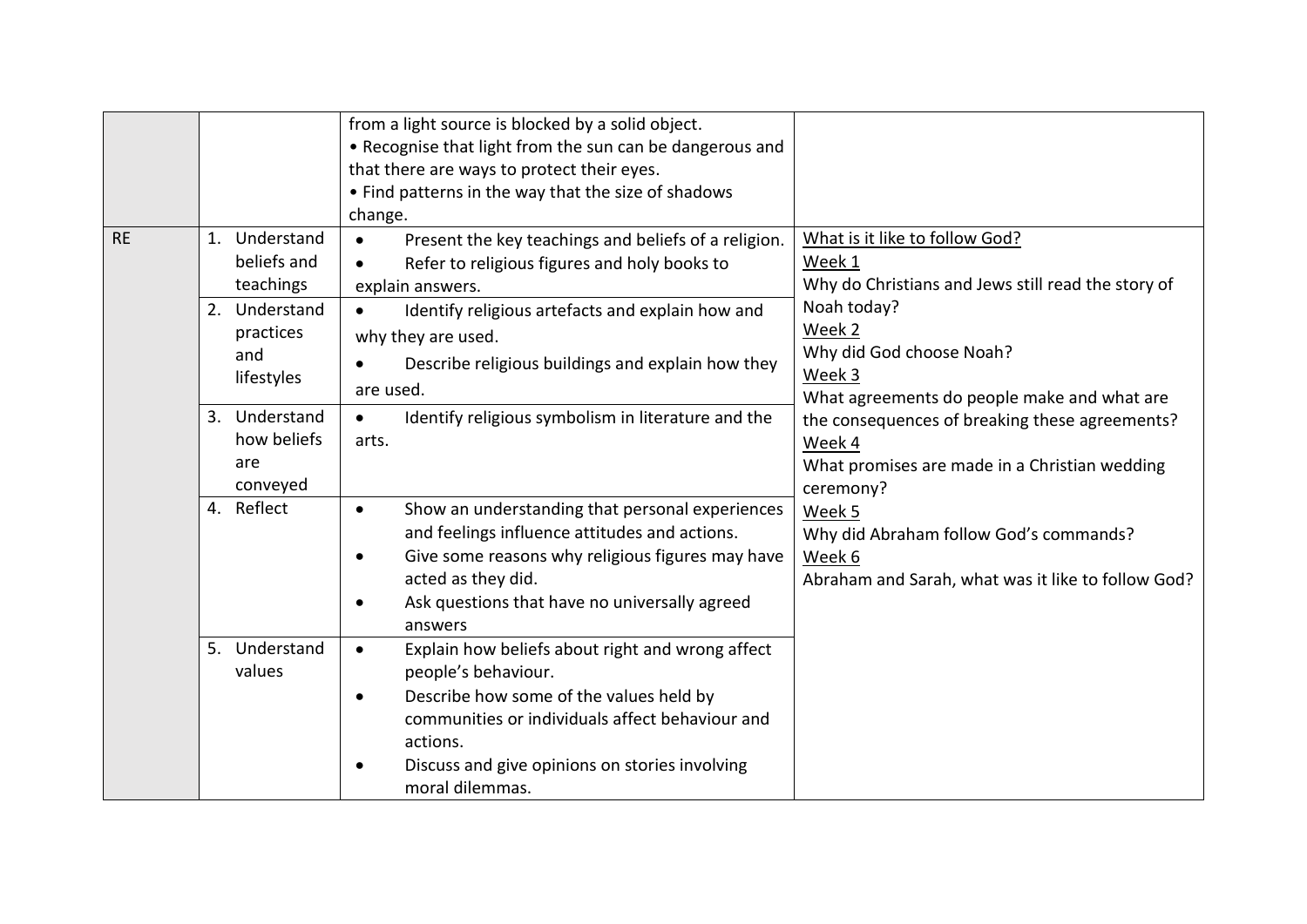| Computing | 1. Code                                    | • Use specified screen coordinates to control<br>movement.<br>• Set the appearance of objects and create sequences<br>of changes.<br>Create and edit sounds. Control when they are heard,<br>$\bullet$<br>their volume, duration and rests.<br>Control the shade of pens.<br>$\bullet$<br>Specify conditions to trigger events.<br>$\bullet$<br>• Create conditions for actions by sensing proximity or<br>by waiting for a user input (such as proximity to a | We are Scratch Programmers<br>Week 1<br>Write the code to move a sprite<br>Week 2<br>Use script to control a sprite<br>Week 3<br>Make a character dance<br>Week 4<br>Use the if statement<br>Week 5                                                                                            |
|-----------|--------------------------------------------|----------------------------------------------------------------------------------------------------------------------------------------------------------------------------------------------------------------------------------------------------------------------------------------------------------------------------------------------------------------------------------------------------------------------------------------------------------------|------------------------------------------------------------------------------------------------------------------------------------------------------------------------------------------------------------------------------------------------------------------------------------------------|
|           | 2. Connect<br>3. Communicate<br>4. Collect | specified colour or a line or responses to questions).<br>Give examples of the risks posed by online<br>$\bullet$<br>communications.<br>Understand that comments made online that are<br>hurtful or offensive are the same as bullying.<br>Understand how online services work.<br>Use some of the advanced features of applications<br>$\bullet$<br>and devices in order to communicate ideas, work or<br>messages professionally.<br>$\bullet$               | Move a sprite using the keyboard<br>Week 6<br>Use a variable                                                                                                                                                                                                                                   |
| Music     | 1. Perform<br>2. Compose                   | Sing from memory with accurate pitch.<br>$\bullet$<br>Sing in tune.<br>$\bullet$<br>Maintain a simple part within a group.<br>$\bullet$<br>Pronounce words within a song clearly.<br>Show control of voice<br>$\bullet$<br>• Compose and perform melodic songs.<br>• Use sound to create abstract effects.<br>• Choose, order, combine and control sounds to create<br>an effect                                                                               | Let Your Spirit Fly- Charanga<br>https://www.oxfordshireonlinemusic.co.uk/scheme<br>Week 1<br>Listen and appraise- Let your Spirit Fly<br>Week 2<br>Listen and appraise- Let Your Spirit Fly<br>Week 3<br>Listen and appraise and Learn to Sing-Let Your<br>Spirit Fly and Colonel Bogey March |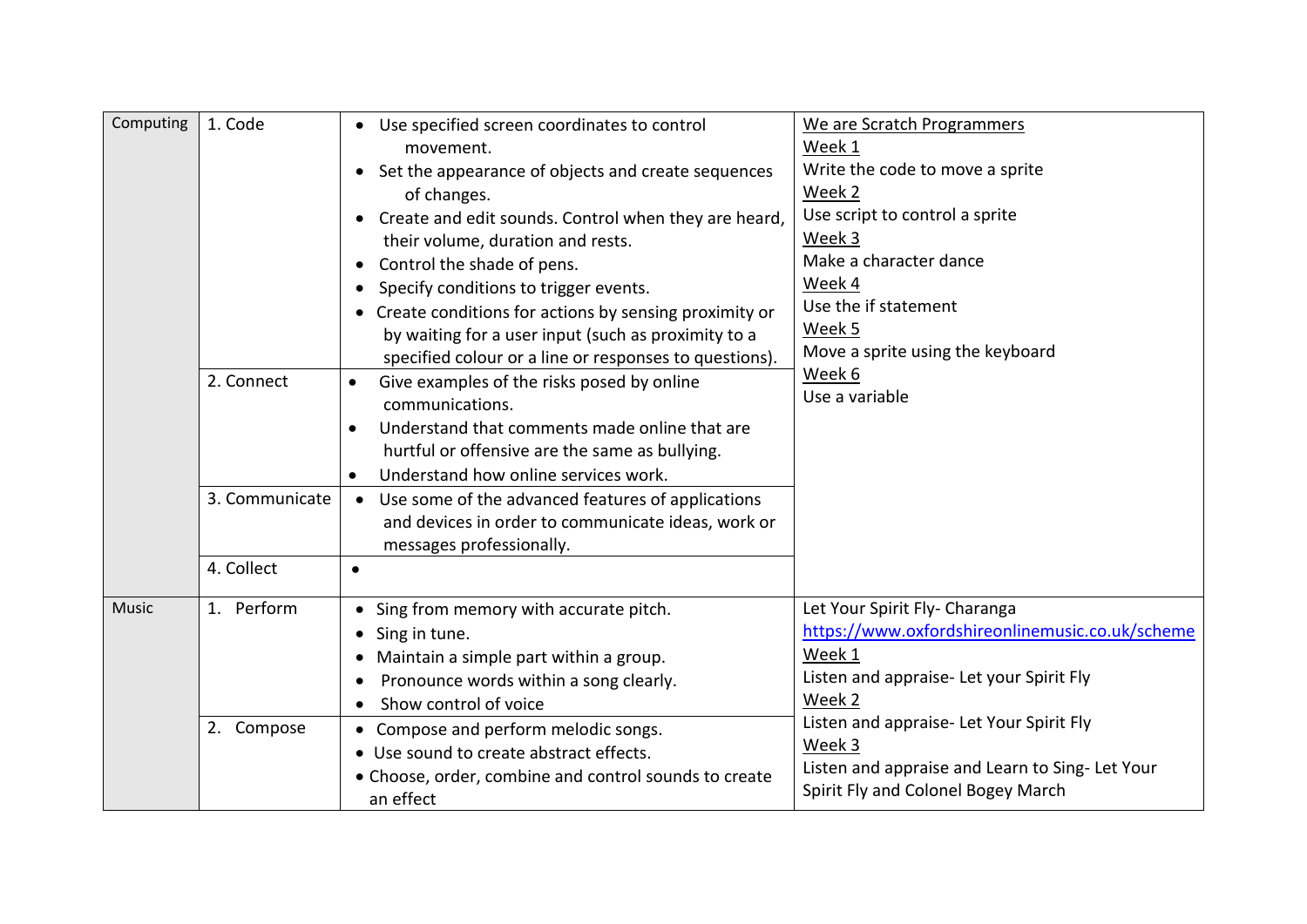|        | 3. Transcribe                                                                             |                                                                                                                                                                                                                                                                                            | Week 4<br>Listen and appraise, Learn to Sing and Use<br>Instruments- Let Your Spirit Fly and Consider                                                                                                                                                                                                                                  |
|--------|-------------------------------------------------------------------------------------------|--------------------------------------------------------------------------------------------------------------------------------------------------------------------------------------------------------------------------------------------------------------------------------------------|----------------------------------------------------------------------------------------------------------------------------------------------------------------------------------------------------------------------------------------------------------------------------------------------------------------------------------------|
|        | 4. Describe<br>music                                                                      | Use the terms: duration, timbre, pitch, beat, tempo,<br>texture and use of silence to describe music.<br>Evaluate music using musical vocabulary to identify<br>$\bullet$<br>areas of likes and dislikes.<br>Understand layers of sounds and discuss their effect<br>on mood and feelings. | <b>Yourself from Oliver</b><br>Week 5<br>Listen and appraise, Learn to Sing and Use<br>Instruments- Let Your Spirit Fly and Aint No<br>Mountain High Enough by Marvin Gaye<br>Week 6<br>Listen and appraise, Learn to Sing and Use<br>Instruments- Let Your Spirit Fly and You're the First,<br>the Last, My Everything by Barry White |
| French | 1. Read fluently                                                                          | • Read and understand the main points in short written<br>texts.<br>Read short texts independently.                                                                                                                                                                                        | Week 1<br>How to learn a language, sounds of French<br>Week 2                                                                                                                                                                                                                                                                          |
|        | 2. Write<br>imaginatively                                                                 | Write a few short sentences using familiar<br>expressions.<br>Express personal experiences and responses.                                                                                                                                                                                  | Greeting people, saying hello and goodbye, saying<br>and<br>Week 3                                                                                                                                                                                                                                                                     |
|        | 3. Speak<br>confidently                                                                   | Ask and answer simple questions and talk about<br>$\bullet$<br>interests.<br>Take part in discussions and tasks.<br>$\bullet$<br>Demonstrate a growing vocabulary.                                                                                                                         | Understanding when someone asks how you are<br>feeling<br>Week 4<br>Asking and saying how you are feeling                                                                                                                                                                                                                              |
|        | 4. Understand<br>the culture of<br>the countries<br>in which the<br>language is<br>spoken | Describe with some interesting details some aspects<br>$\bullet$<br>of countries or communities where the language is<br>spoken.<br>Make comparisons between life in countries or<br>communities where the language is spoken and this<br>country.                                         | Week 5<br>Asking and saying how you are feeling, classroom<br>actions<br>Week 6<br>Asking and saying how you are feeling, classroom<br>actions                                                                                                                                                                                         |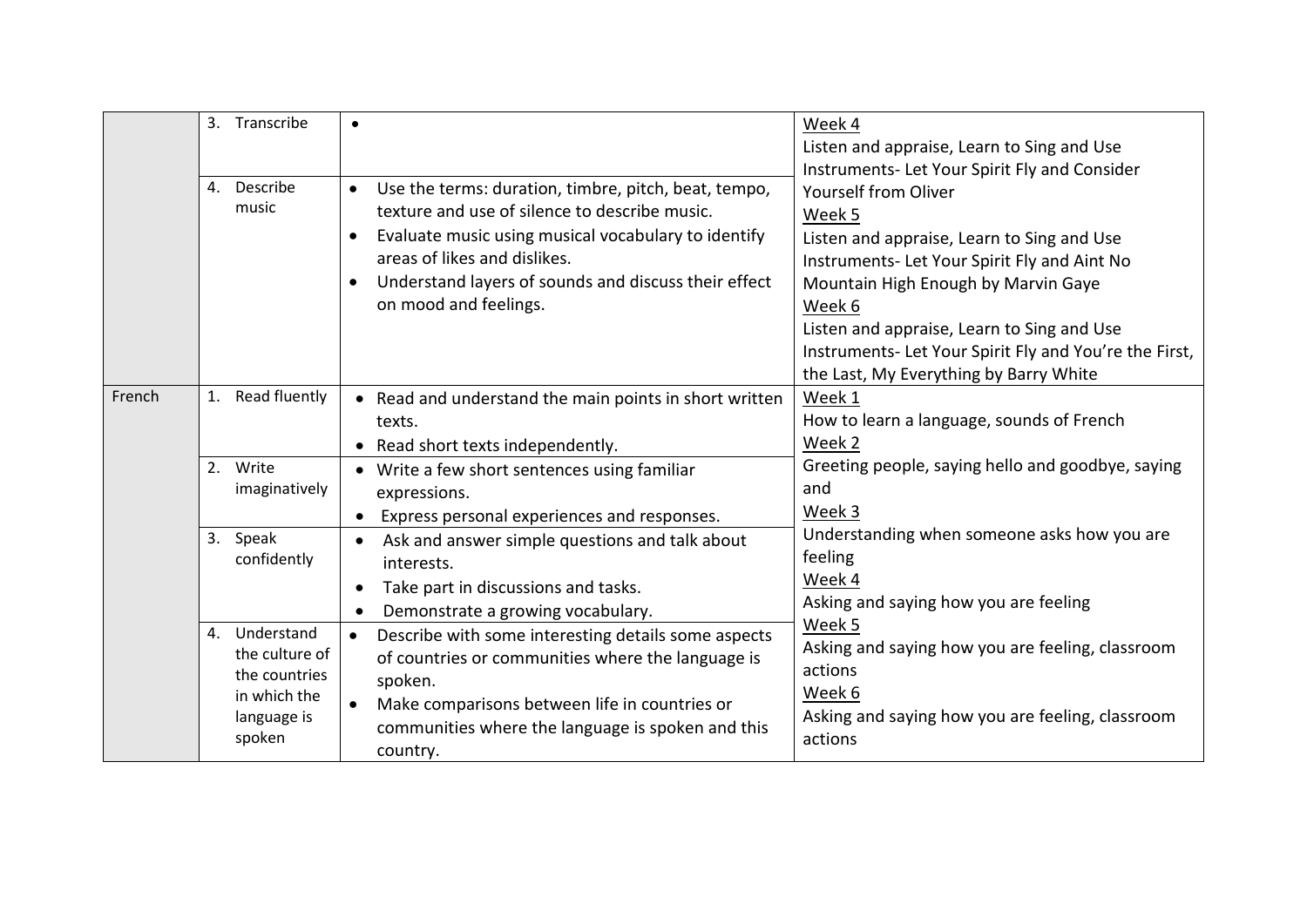| PE | 1. Develop            | Games                                                      | Dance                                                 |
|----|-----------------------|------------------------------------------------------------|-------------------------------------------------------|
|    | practical skills      | • Throw and catch with control and accuracy.               | Week 1                                                |
|    | in order to           | • Strike a ball and field with control.                    | I can improvise and create movements with a           |
|    | participate,          | • Choose appropriate tactics to cause problems for the     | partner.                                              |
|    | compete and<br>lead a | opposition.                                                | Week 2                                                |
|    | healthy               | • Follow the rules of the game and play fairly.            | I can create and perform imaginative movements        |
|    | lifestyle.            | • Maintain possession of a ball (with, e.g. feet, a hockey | to fit with different stimuli.                        |
|    |                       | stick or hands).                                           | Week 3                                                |
|    |                       | . Pass to team mates at appropriate times.                 | I can develop new actions whilst working in a small   |
|    |                       | • Lead others and act as a respectful team member.         | group.                                                |
|    |                       |                                                            | Week 4                                                |
|    |                       | Dance                                                      | I can show awareness of others when moving.           |
|    |                       | Plan, perform and repeat sequences.<br>$\bullet$           | Week 5                                                |
|    |                       | Move in a clear, fluent and expressive manner.             | I can work with a partner to create and perform a     |
|    |                       | Refine movements into sequences.                           | dance to show feelings and emotions.                  |
|    |                       | Create dances and movements that convey a definite         | Week 6                                                |
|    |                       | idea.                                                      | I can work in a group to link actions to create a     |
|    |                       | Change speed and levels within a performance.              | dance montage.                                        |
|    |                       | Develop physical strength and suppleness by                |                                                       |
|    |                       | practising moves and stretching.                           | <b>Invasion Games</b>                                 |
|    |                       |                                                            | Week 1                                                |
|    |                       |                                                            | The Basics- To apply the basic principles of invasion |
|    |                       |                                                            | games.                                                |
|    |                       |                                                            | Week 2                                                |
|    |                       |                                                            | Masterful Moving- To move with the ball.              |
|    |                       |                                                            | Week 3                                                |
|    |                       |                                                            | Passing Practise- To use a range of techniques to     |
|    |                       |                                                            | pass the ball.                                        |
|    |                       |                                                            | Week 4                                                |
|    |                       |                                                            | Defend, defend, defend- To understand the basic       |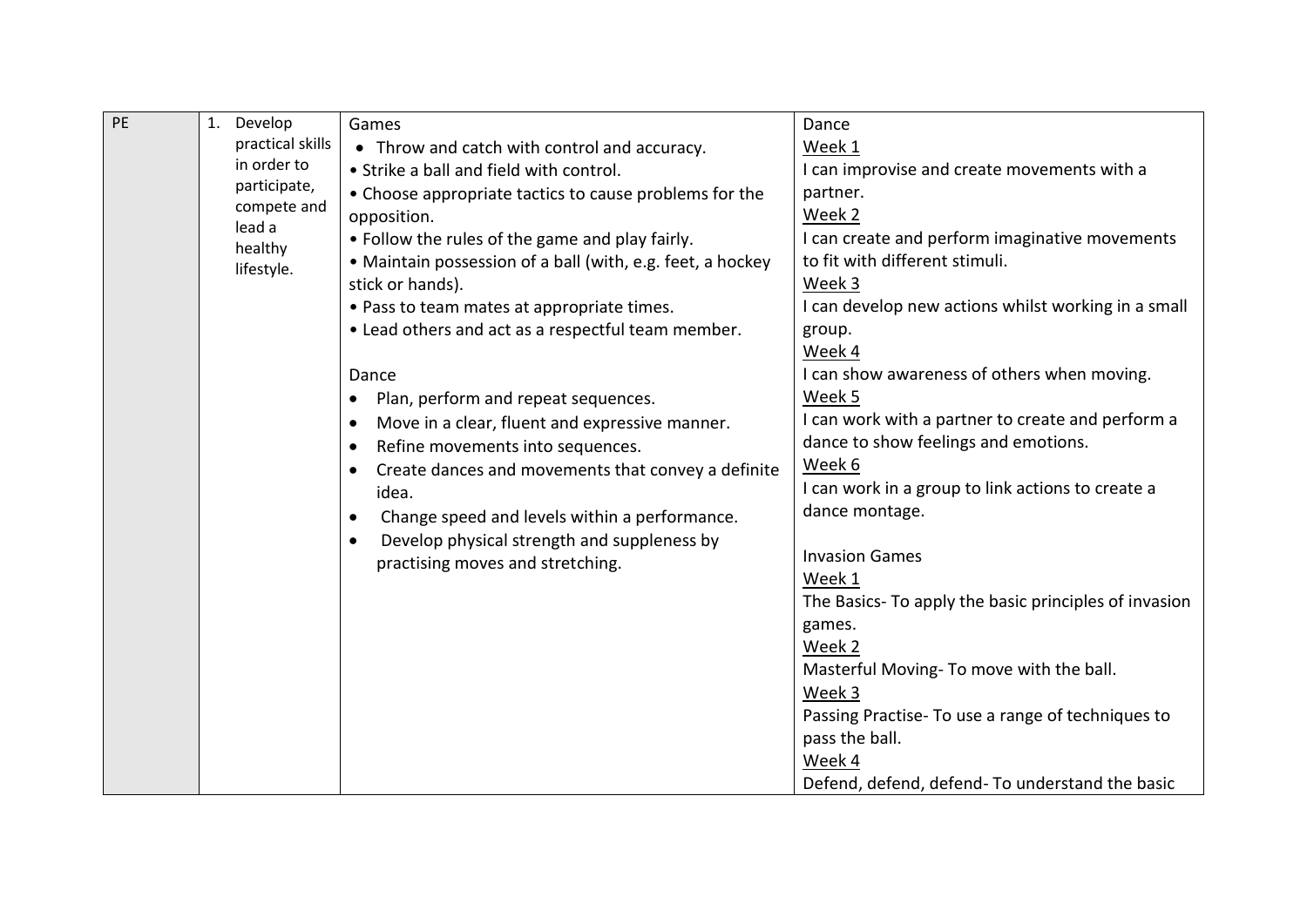|             |                      |                                                                                                                                                                                                                                                                                 | principles of defending in invasion games.<br>Week 5<br>Attack, attack, attack- To understand the basic<br>principles of attacking in invasion games.<br>Week 6<br>Game play- To apply the basic principles of invasion<br>games.                                                    |
|-------------|----------------------|---------------------------------------------------------------------------------------------------------------------------------------------------------------------------------------------------------------------------------------------------------------------------------|--------------------------------------------------------------------------------------------------------------------------------------------------------------------------------------------------------------------------------------------------------------------------------------|
| <b>PSHE</b> | 1. Try new<br>things | Try new things when encouraged.<br>Enjoy new experiences.<br>Join clubs or groups.<br>$\bullet$<br>Talk about new experiences with others.                                                                                                                                      | Scarf- Me and My Relationships<br>Week 1<br>As a rule- why we have rules;<br>Explore why rules are different for different age                                                                                                                                                       |
|             | 2. Work hard         | Enjoy working hard in a range of activities.<br>$\bullet$<br>Reflect on how effort leads to success.<br>Begin to encourage others to work hard.<br>$\bullet$                                                                                                                    | groups, in particular for internet-based activities;<br>Suggest appropriate rules for a range of settings;<br>Consider the possible consequences of breaking<br>the rules.                                                                                                           |
|             | 3. Concentrate       | Focus on activities.<br>$\bullet$<br>'Tune out' some distractions.<br>$\bullet$<br>Search for methods to help with concentration.<br>$\bullet$<br>Develop areas of deep interest.                                                                                               | Week 2<br>My special pet-Explain some of the feelings<br>someone might have when they lose something                                                                                                                                                                                 |
|             | 4. Push oneself      | • Begin to understand why some activities feel<br>uncomfortable.<br>• Show a willingness to overcome fears.<br>• Push past fears and reflect upon the emotions felt<br>afterwards.<br>Begin to take encouragement and advice from others.<br>Keep trying after a first attempt. | important to them;<br>Understand that these feelings are normal and a<br>way of dealing with the situation.<br>Week 3<br>Tangram team challenge- Define and demonstrate<br>cooperation and collaboration;<br>Identify the different skills that people can bring to<br>a group task; |
|             | 5. Imagine           | Begin to enjoy having new ideas.<br>Show some enthusiasm for the ideas of others.<br>Ask some questions in order to develop ideas.<br>• Show enjoyment in trying out some ideas.                                                                                                | Demonstrate how working together in a<br>collaborative manner can help everyone to achieve<br>success.<br>Week 4                                                                                                                                                                     |